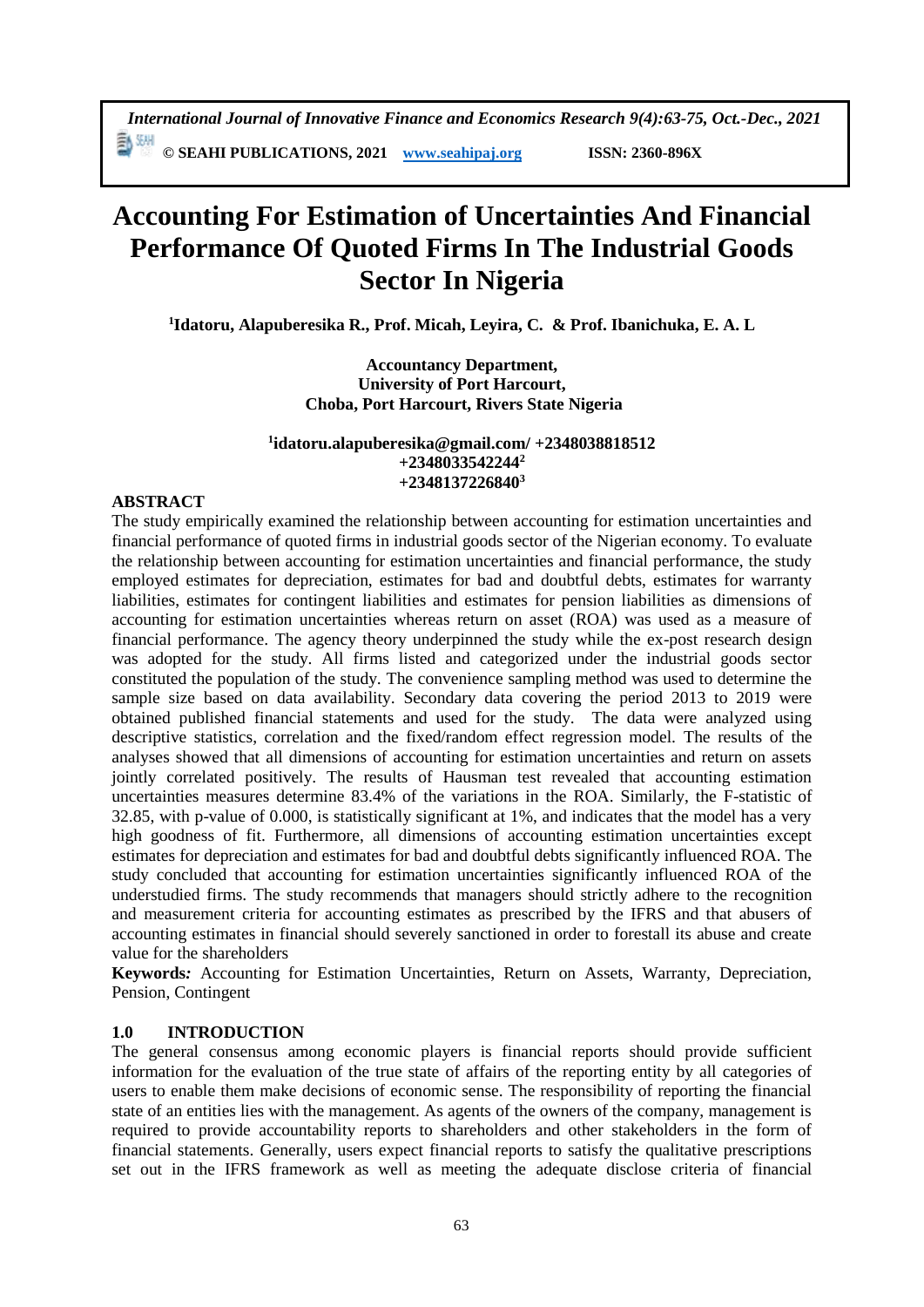information on the financial performance, financial position, cash flows and changes in the financial position of an entity. It is on this ground that financial statements can be adjudged relevant, reliable and faithfully representing the economic events and transactions of the reporting entity and therefore capable of providing the required support and basis for economic decision making by users (Elekwachi, 2012). To this end, Akenbor & Kiabel (2014) argued that financial information provided by an entity's financial statement influences users' decisions about the entity. Nnah (2017) highlighted some of the decision impacts of financial reports. He established that the financial statements enable lenders and suppliers to appraise the credit worthiness of the business; helps the government to determine the business tax liability; and gives guidance to shareholders and investors on investment decisions.

The objective recognition and measurement of all input variables used in the preparation and fair presentation of financial statements is an important criteria for establishing their relevance, reliability and truthful representation. However, certain input elements of financial statements are uncertain in terms of their financial amounts or values. The financial figures of these uncertain input variables of financial statements can only be determined and accounted for by estimations based on management and professional assumptions, experience, judgments and approximation. Elements of financial statements that lack estimation certainty in terms recognition and objective measurement are generally referred to as accounting estimates.

The International Standards on Auditing 540 defined accounting estimates as an approximation of a monetary amount in the absence of a precise means of measurement. Accounting estimates describe the amounts that are measured at in the event of estimation uncertainty, as well as for other amounts that require estimation. Nangih, E., Onuora, J.J.K., & Okafor, G. O (2021) defined accounting estimate as the "approximation of the monetary value of elements or items of financial statements for which there is no precise means of measurement". They further argued that accounting estimates are management prediction of the monetary value of financial transactions and events whose measurement is uncertain.

According to Nangih, E., Onuora, J.J.K., & Okafor, G. O (2021) accounting standards set by the International Accounting Standards Board (IASB) provide for general accounting principles which give management the leverage to determine the accounting policies and financial figures for items of uncertain measurement basis in line with the unique economic characteristics of the firm. The choice of an entity's accounting policy and the estimates used in the preparation of financial statements are largely subjective and requires the use of management's professional judgment.

Corporate management incorporate accounting estimates in historical financial statements to assess the impacts of past business transactions and events or the current status elements of financial statements. Financial inputs of uncertain values are subjective and relative; therefore, vulnerable to management bias. Accounting estimates appear regularly and prominently in and affects financial statements and the reported figures. Taking of the impact of financial estimates on financial performance or companies, Nangih, Onuora & Okafor (2021) argued that a significant amount of reported figures in a multipurpose financial statement possess some degree of estimates of the future for both liabilities and assets.

Some examples of transactions for which the use of estimates are permitted by the standards setters and regulators include: depreciation estimates, determination of the useful lives of assets, recognition of provisions, recognition of bad and doubtful debts provisions, estimate of the closing values of inventories, intangible non-current assets values, deferred tax estimates and current tax estimates (Nangih, Onuora and Okafor, 2021)

Accounting for and determination of the financial values of financial statement items associated with estimation uncertainties affects an entity's profit measurement, assets measurements, the determination of the values of liabilities and other transactions recognized and measured in the financial statements. Management's intentional or unintentional disregard of the significant effect of accounting estimates on the reported results as well as the serious negative consequences of the abuse of accounting estimates on performance measures have caused the failure of high profile companies within and outside Nigeria. The empirically investigate the extent to which accounting for estimation uncertainties affect performance of quoted firms in the industrial goods sectors in Nigeria is the reason for this study.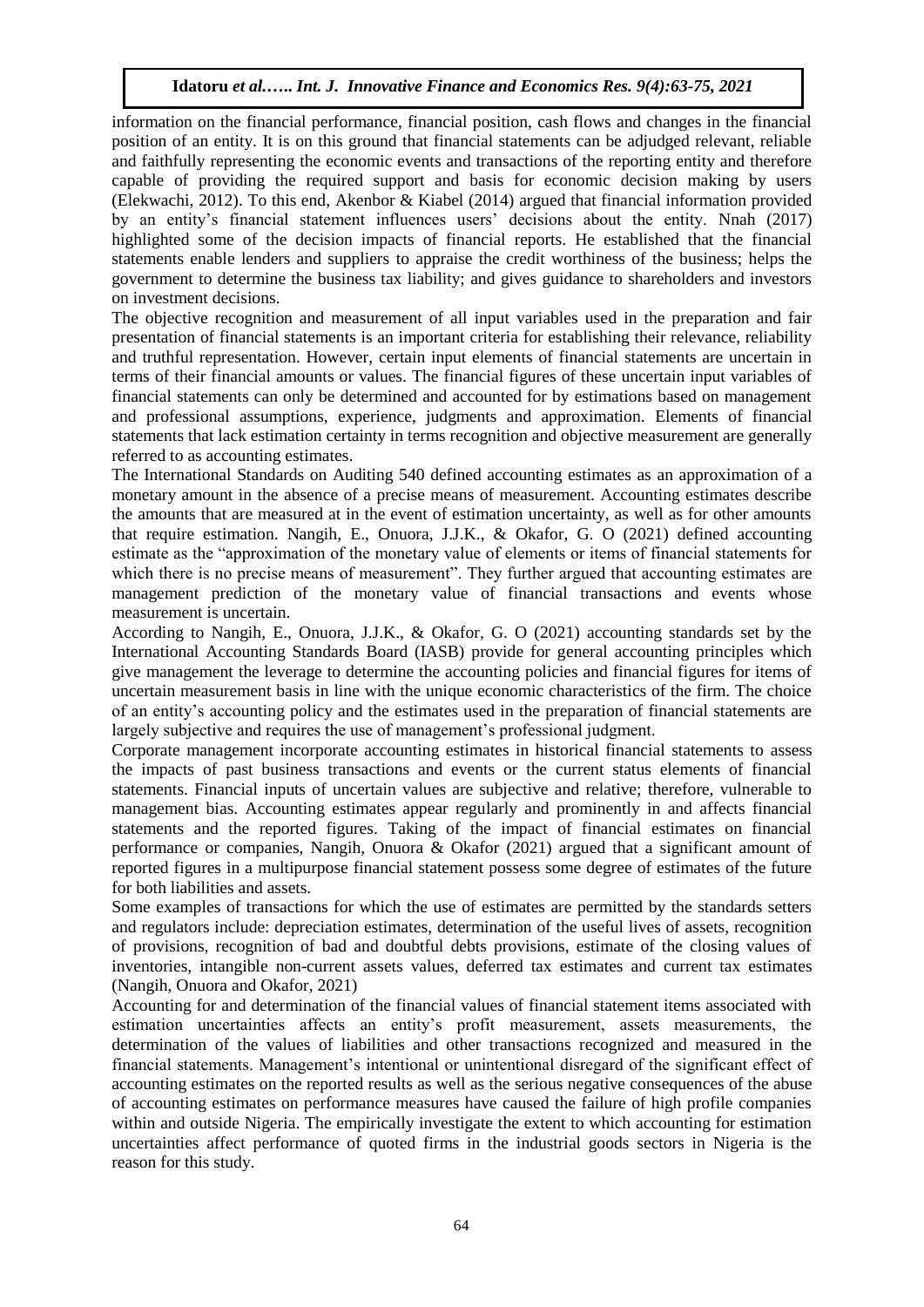#### **1.1 Statement of the Problem**

International Financial Reporting Standards established the general principles for financial reporting by corporate entities. The preparation and fair presentation of financial reports require the objective recognition and measurement of all elements of financial statements incorporated in the production of financial reports of the entity. Elements of financial statements are objectively measured if their values are determined in total compliance with the prescriptions of the IFRSs on the measurement of such financial statement elements. Financial statements produced in this manner are adjudged to be relevant and reliable and will support users in making decisions of economic value. Furthermore, such financial statements provide information on the true and fair view of the state of affairs in the entity. The truthfulness of the reported figures faithfully representing the financial performance, financial position, changes in financial position and cash flows of the company adds greater value to the financial reports and the entity as a whole as users' confidence in the company increases.

However, some items of financial statements cannot be measured with precision and objectivity. Financial statement input variables such as provision for depreciation, provision for bad and doubtful debts, warranty costs, provision for pension liabilities, current and deferred tax provisions, provisions for contingent liabilities etc. cannot be measured with precision and accuracy. According to Nangih (2020) where it is impracticable to precisely determine the value of financial statement inputs, financial reporting standards permit management discretion in the determination of the financial value of such items of inexact financial value. The determination of the values of items that cannot be measured with precision by management is referred to as accounting for estimation uncertainties otherwise known as accounting estimates. In determining the carrying amounts of these items, management will usually rely on professional judgment, available historical information, experience, and other approximation or estimation measures.

An entity's accounting policies, changes in estimates and errors, and management's professional accounting judgments significantly affects its financial results. Due to the subjective nature of these estimates, their outcomes are prone to bias and unethical abuse by unprofessional managers. According to Raubenheimer (2012) the use of accounting discretion in financial reports does not result in accurate amounts but are values arising out of management presumptions, judgments, and guesses determined by the preparers of financial statements.

Corporate failures experienced by high profile organizations brings to the fore the all time relevance of the accounting estimates in influencing the performance of organizations. In the recent past, entities like Enron, Worldcom, and Caldbury Nigeria had gone down leading to huge financial and economic losses for shareholders and other interest groups. Several factors such as economic, technological, political etc can trigger corporate failure. The failures of these entities can be attributed to the abuse of accounting estimates.

Accounting figures in financial statements should faithfully represent the economic events and transactions of the reporting entity in order to secure the confidence of investors and other users. To achieve this goal of fair presentation in financial statements, management and preparers of financial statements should endeavour to strictly comply with the disclosure requirements of applicable IFRSs regarding estimation uncertainties.

Although, several studies had attempted the investigation of challenges associated with accounting for estimation uncertainties, there has not been any empirical evidence on how accounting for estimation uncertainties influences financial performance of quoted industrial goods firms in Nigeria. It is against this background that this study set out to empirically investigate to extent to which the containment of accounting for estimation uncertainties in financial statement affect the performance of quoted firms in Nigeria's industrial goods sector of the economy.

#### **1.2 Aim and Objectives of the Study**

The aim of this study is to empirically investigate the relationship between accounting estimates and financial performance of listed consumer and industrial goods firms in Nigeria. The broad and specific objectives of the study are to:

- 1. evaluate the relationship between estimates for depreciation and return on assets of quoted firms in the industrial goods sector in Nigeria.
- 2. examine the relationship between estimates for bad and doubtful debts and return on assets of quoted firms in the industrial goods sector in Nigeria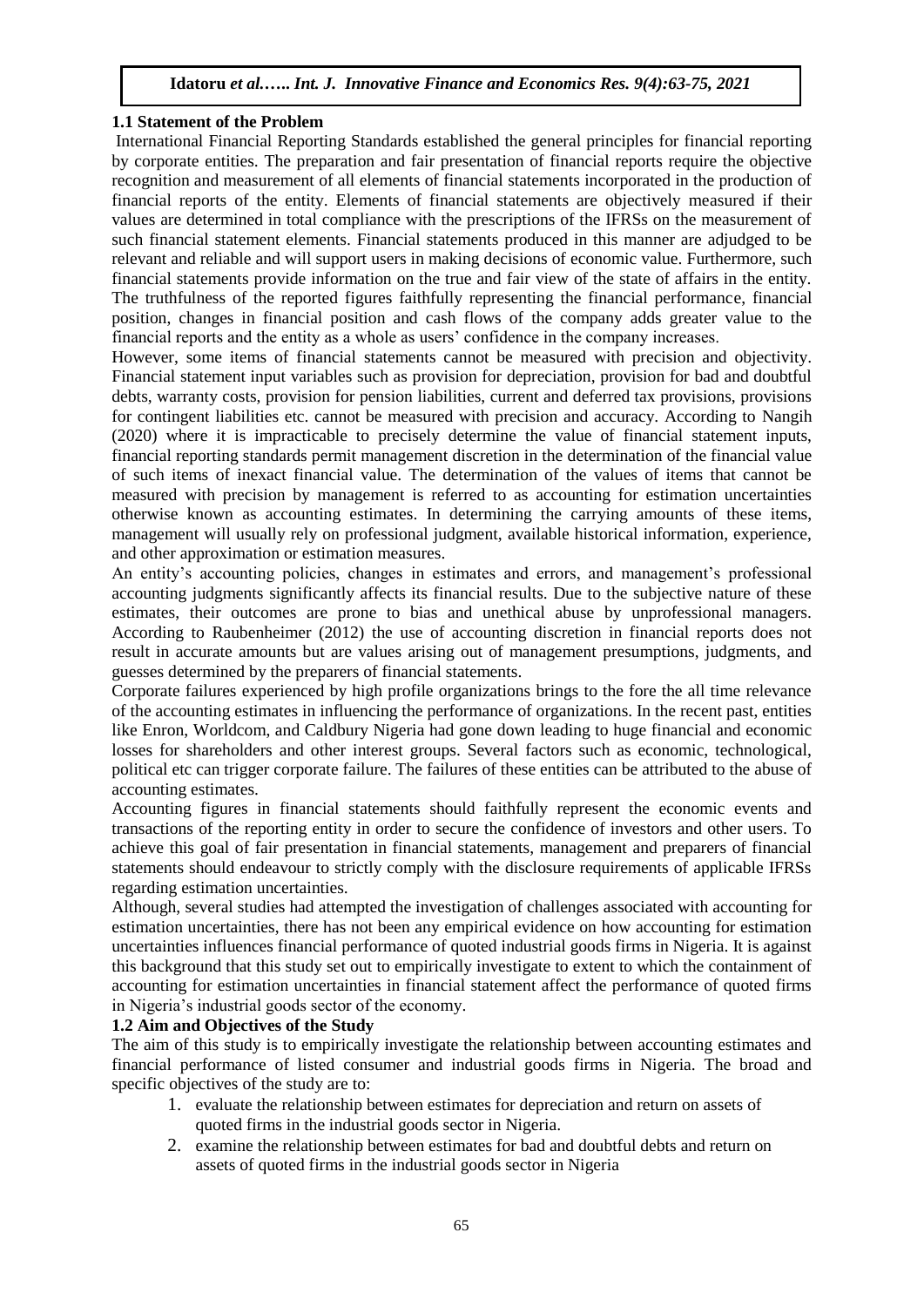- 3. investigate the relationship between estimates for warranty liabilities and return on assets of quoted firms in the industrial goods sector in Nigeria
- 4. assess the relationship between estimates for contingent liabilities and return on assets of quoted firms in the industrial goods sector in Nigeria
- 5. investigate the relationship between estimates for pension liabilities and return on assets of quoted firms in the industrial goods sector in Nigeria

# **1.3 Research Hypotheses**

Based on the objectives of the study, the following hypothetical propositions were formulated:

**H01**: There is no significant relationship between estimates for depreciation and return on assets of quoted firms in the industrial goods sector in Nigeria

**H02**: There is no significant relationship between inventory estimates and return on assets of quoted firms in the industrial goods sector in Nigeria

**H03**: There is no significant relationship between deferred tax estimates and return on assets of quoted firms in the industrial goods sector in Nigeria

**H04**: There is no significant relationship between current tax estimates and return on assets of quoted firms in the industrial goods sector in Nigeria

**H05**: There is no significant relationship between Pension liability estimates and returns on asset of quoted firms in the industrial goods sector in Nigeria

# **1.4 Conceptual Framework**

Conceptual Framework of Accounting for Estimation Uncertainties and Financial Performance of Quoted Industrial Goods firms in Nigeria.



# **2.0 Review of Related Literature**

# **2.1 Theoretical Review**

The agency theory is based in the relationship between principals and agents. According to this theory the principal delegates decision making powers to the agent under a contract. Jensen et.al (1979) defined the principal-agent relationship as a contract under which one or more persons (principals) engages another person (the agent) to perform some services on their behalf, which involves giving some decision making authority to the agent. In the principal agent relationship, the agent is expected to work for the interest of his principal and should not allow his personal interest to conflict with the interest of the principal. However, recent findings reveal that the avoidance conflict of interest between the agent and his principal is becoming a challenge. Sometimes, information asymmetry and greed lure management into pursuing personal pecuniary goals contrary to the objective of the principal that appointed him. According to Clarke (2004) conflict of interest or lack of goal congruence between management and the shareholders is an agency problem.

Agency relationship between shareholders and agents arises when shareholders delegate the administration of an entity to management, thus making management the agent of the shareholders. Generally, management is expected to work for and pursue the maximization of the wealth of the shareholder (Clarke, 2004).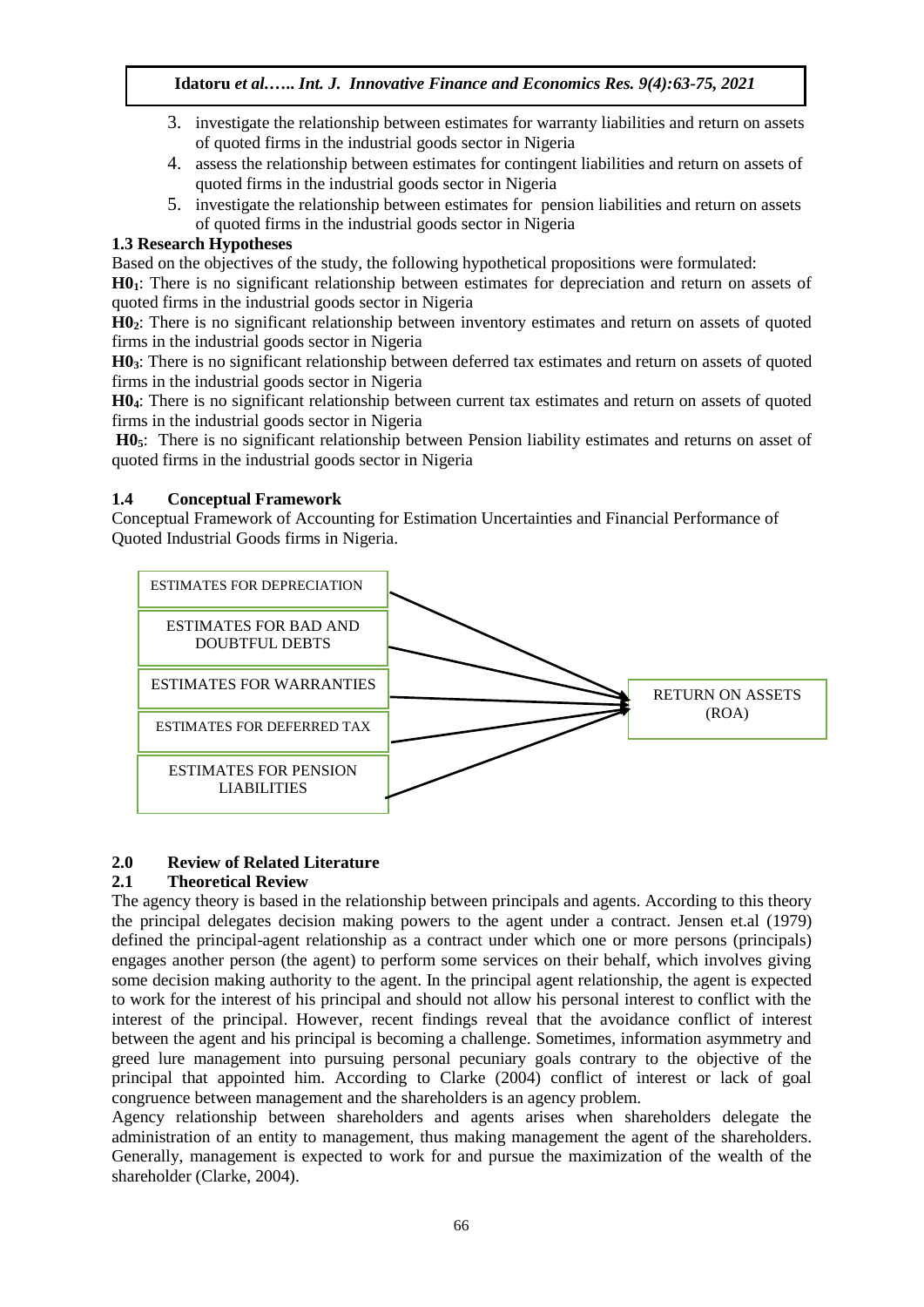Agency relationship has its fair share of challenges. Problems of shareholder – management relationship come in different forms. For instance, in pursuit of benefit based targets, management may adopt and abuse the use of accounting estimates to either inflate or reduce actual performance results depending on which direction of the swing satisfies their private pecuniary interest. The manipulation of actual results to gain benefits that are tied to target realization hurts the interest of the shareholders and could lead to value decline and possible loss of investment.

In carrying out its agency roles, management should ensure that all actions and decisions taken are in the best interest of shareholders and that such decisions result in wealth maximization for the owners of the business. Management should avoid the abuse of accounting estimate in order to prevent the concealment of the true state of affairs in the company or the attraction of tax related punitive measures from the government due unethical business practices.

# **2.2 Conceptual and Empirical Review**

Accounting for estimation uncertainties deals with ascribing financial values to financial statements items that cannot be measured with precision based on management discretion, judgments, estimates, assumptions or approximations. It is the responsibility of corporate management to prepare the financial statement of the entity it oversees. In preparing the financial reports of companies, management renders an account of stewardship of how the resources of shareholders have been applied to achieve the corporate objectives of maximizing the wealth of shareholders.

As far as practicable, financial statement should communicate in an objective manner, the true and fair view of the economic events and transactions that had occurred in the reporting entity and aid economic decisions of users. To fulfil this important purpose, the amounts reported in the financial statement should faithfully represent the events and transactions it purports to represent and should be free from management biases. The challenge before the attainment of this objective is that certain financial figures in financial reports are subjectively determined being products of management assumptions and judgments and could be prone to biases and manipulations. Financial amounts associated with estimation uncertainties are described as accounting estimates. The use of accounting estimates in financial statement affect the entity's reported performance and hence the overall state of the company. Provision for depreciation, provisions for bad and doubtful debts, warranty liabilities, contingent liabilities etc are examples of financial statement items that lack precise measurement basis. To determine the values of these items, management relies on its judgment and experience which is largely subjective and significantly varies from one company to another. It is against this backdrop that accounting estimates have been found to significantly affect financial performance measures of entities as highlighted by the reviewed empirical studies.

Nangih and Anichebe (2021) investigated the effect of accounting estimates on information misstatements in financial reports of Small and Medium Enterprises in Nigeria. The study results indicated that wrong estimates may lead to, but are not the sole reason for misstatements in financial reports.

Abubakar and Olowe (2019) investigated the impact of accounts receivables management on Financial performance of selected quoted firms in Nigeria. The result of the analysis reveals that accounts receivable ratio, debt ratio and Revenue growth had a positive significant influence on financial performance.

Kolawole, Akomolafe and Olusipe (2019) studies the association between inventory management and profitability of manufacturing firms in Nigeria using International Breweries PLC as a case study. The findings of the study indicated the existence of strong and significant relationship between inventory management and profitability of International Breweries PLC in Nigeria.

Lugovsky and Kuter (2020) investigated the effect of accounting policies and accounting estimates fair financial statements preparation and presentation in digital economy. The findings of the study revealed that management judgement significantly influence financial figures presented to the users by them and the reliability of the entire financial reports. The study concluded that several other factors including but not limited to the choice of accounting, depreciation policies, legality of the transaction and changes in accounting estimates impact significantly on quality of financial statements.

Anastasia, Michael and Innocent (2014) studied the effect of accounts receivable management on corporate performance of companies in the food & beverage industry in Nigeria. The study found that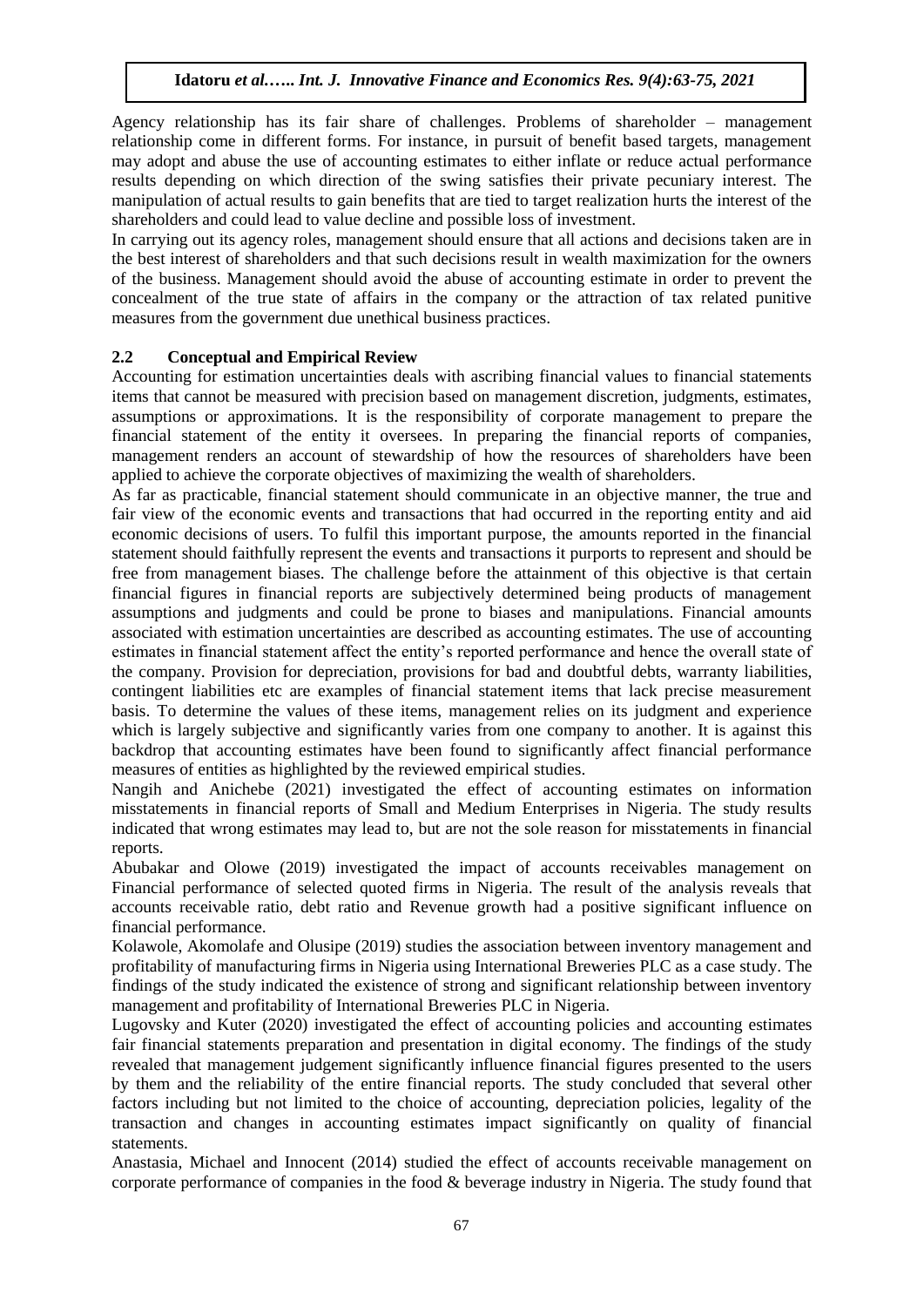accounts receivable had negative but insignificant relationship with profitability, while debt and sales growth had positive and insignificant relationship with profitability of food and beverages manufacturing companies in Nigeria.

Etale and Sawyerr (2020) studied the extent to which inventory management on financial performance, using GlaxoSmithKline Nigeria PLC as case study.. The findings revealed that the impact of inventory management was positively significant on financial performance. The study recommended that management should maintain their inventory management for growth and success of the company.

Nangih and Wali (2020) investigated the impact of management's choice of accounting policy and accounting approximations in financial statements on the quality of financial reports of Small and Medium Enterprises in Nigeria using primary data for analysis. Findings of the study revealed that wrong approximations may affect the quality of financial reports, together with other factors.

Olaoye and Adeniyi (2020) investigated the effect of accounting manipulations on performance of selected listed firms in Nigeria. They specifically examined the causes of accounting manipulations and also to find out if there were substantial influence of accounting manipulations on performance of firms in Nigeria. The study recommended that regulatory bodies should put in place effective policies and stringent penalty for violators to check the incidences of accounting manipulations among Nigerian firms.

Ayunku and Eweke (2019) examined the impact of accounting estimates on financial reporting quality in Nigerian Banks. The outcome of the study indicated that an increase in accounting estimates produced a greater accounting discretion The study recommended the continued use accounting estimates continue to exist in the accounting profession, the synchronization of accounting methods and compliance with IFRSs in estimating values for uncertain financial statement items.

# **3.0 RESEARCH METHODOLOGY**

In order to evaluate the relationship between accounting estimation uncertainties and financial performance of firms quoted on the industrial goods sector of the economy, the study adopted as its research design the *ex-post facto* research design. The population of the study comprises all companies quoted in the industrial goods sector of the Nigerian economy. The convenience sampling method was used to determine the study sample based on availability of data. The study used secondary data obtained from the internet, published annual financial reports of understudied companies and the Nigerian Stock Exchange bulletin over the period of 2013 to 2019. The study period covered the post IFRS adoption period Nigeria, therefore allowing for objective comparison of accounting figures in financial statements of sampled entities. The data already existed and no attempt was made to manipulate their nature or value.

# **3.1 Estimation of Empirical Model for Analysis**

The model for the study was adopted from the study of Nangih and Anichebe (2021) and modified thus.

ROA= *f* (DPR, BDE, WAE, CLE, PENL,) ……….…1

This can be econometrically expressed as

 $ROA = \beta_0 + \beta_1 DPR_{it} + \beta_2 BDE_{it} + \beta_3 WAE_{it} + \beta_4 CLE_{it} + \beta_5 PEN_{it} + \mu$  .......... …….2 Equation is the linear regression model used in testing the null hypotheses. Where:

 $ROA = Return on assets$ ;

DPR = Estimates for Depreciation

BDE = Estimates for Bad and Doubtful Debts

WAE = Estimates for Warranty Liabilities

CLE = Estimates for Contingent Liabilities

PENL= Estimates for Pension Liabilities

.  $\mu$  = Error term;

 $β<sub>0</sub> = Constant; β<sub>1</sub>... β<sub>5</sub> = are the coefficient of the regression equation$ 

*i=* is the cross section of firms used;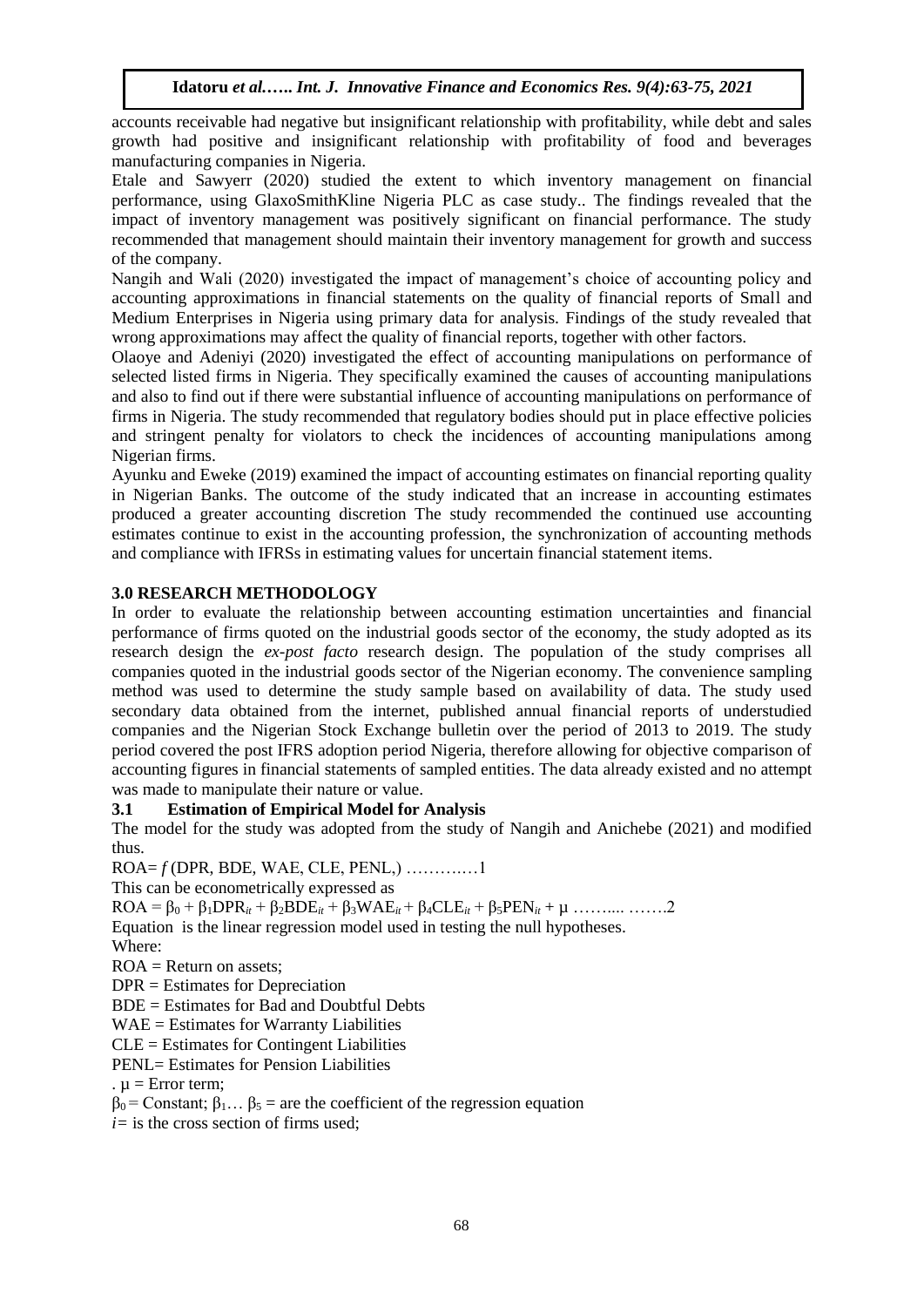# **4.0 DATA PRESENTATION AND ANALYSIS**

#### **4.1.1 Descriptive Statistics**

Descriptive statistic seeks to ascertain the basic characteristics of the variables employed in the study. It is geared towards providing additional information about each of the variables, which could aid in the formulation of inferences on the subject matter of study. It is presented in Table 4.1.

| <b>Table 4.1 Descriptive Statistics</b> |  |
|-----------------------------------------|--|
|-----------------------------------------|--|

|                                | <b>DPR</b> | <b>BDE</b>        | WAE     | CLE.              | <b>PENS</b> | <b>ROA</b>         |
|--------------------------------|------------|-------------------|---------|-------------------|-------------|--------------------|
| Mean                           |            | 4.080402 16.72133 |         | 5.829518 2.717716 |             | 3.120006 0.793706  |
| Median                         |            | 3.550166 12.16031 |         | 4.650168 1.277962 |             | 1.238362 0.040000  |
| Maximum                        |            | 60.55235 296.3123 |         | 59.84997 34.40317 |             | 113.8152 1.380000  |
| Minimum                        |            | 0.000000 0.000000 |         | 0.000000-1.794438 |             | 0.000000 69.47000  |
| Std. Dev.                      |            | 4.334996 21.90051 |         | 6.055561 4.296686 |             | 7.914388 6.124104  |
| <b>Skewness</b>                |            | 8.207878 7.862490 |         | 3.449999 4.016912 |             | 10.16318 8.972905  |
| <b>Kurtosis</b>                |            | 103.1288 95.08501 |         | 25.79679 23.86544 |             | 136.3858 87.76789  |
|                                |            |                   |         |                   |             |                    |
| Jarque-Bera                    |            | 122685.2 103995.8 |         | 6760.369 5957.247 | 216942.2    | 89466.13           |
| Probability                    |            | 0.000000 0.000000 |         | 0.000000 0.000000 | 0.000000    | 0.000000           |
|                                |            |                   |         |                   |             |                    |
| Sum.                           |            | 1166.995 4782.301 |         | 1667.242 777.2668 |             | 892.3216 -227.0000 |
| Sum Sq. Dev. 5355.774 136695.2 |            |                   |         | 10450.90 5261.530 | 17851.70    | 10688.82           |
|                                |            |                   |         |                   |             |                    |
| Observations 286               |            | 286               | 286     | 286               | 286         | 286                |
| $\alpha$ n 1 $\alpha$ i        |            |                   | (0.021) |                   |             |                    |

**Source**: Researcher's Computation, (2021)

The result in Table 4.1 indicates that DPR, BDE, WAE, CLE and PENS have mean and standard deviations (in parenthesis) of values of 4.08% (4.33%), 16.72% (21.9%), 5.83% (6.05%), 2.72% (4.3%) and 3.12% (7.91%), respectively. The higher value of their standard deviations is an indication of a wider spread in the data, which shows that there is variability in the estimates across the selected firms. The explanatory variable is also found to be asymmetric (having different means and medians). On the other hand, ROA has mean and standard deviation of 0.79% and 6.12%. Apart from ROA, the variables are less volatile than the explanatory variables. In addition, all the variables are skewed to the right and equally with very high peaks (given their respective Kurtosis statistic). Lastly, none of the variables seem to be normally distributed, given their Jarque-Bera statistics and p-values, although the assumption of normality does not arise in panel data estimation.

#### **4.1.2 Correlation Statistics**

The correlation statistics is geared towards examining the nature of the association existing between the variables of the study. It shows the degree to which two variables are likely to move together or apart within a given period of time. It is presented in Table 4.2. More importantly, the correlation statistics can provide information on the likelihood of multi co-linearity between the variables in a model.

| Table 4.2 Correlation Statistics                                                                                                                       |            |                                                                          |            |            |             |            |
|--------------------------------------------------------------------------------------------------------------------------------------------------------|------------|--------------------------------------------------------------------------|------------|------------|-------------|------------|
|                                                                                                                                                        | <b>DPR</b> | <b>BDE</b>                                                               | <b>WAE</b> | <b>CLE</b> | <b>PENS</b> | <b>ROA</b> |
| <b>EPR</b>                                                                                                                                             | 1.000000   |                                                                          |            |            |             |            |
| <b>BDE</b>                                                                                                                                             | 0.157502   | 1.000000                                                                 |            |            |             |            |
| <b>WAE</b>                                                                                                                                             |            | $[0.045163 \quad -0.068252 \quad 1.000000]$                              |            |            |             |            |
| <b>CLE</b>                                                                                                                                             |            | $[0.083156 \quad 0.194133 \quad 0.158855]$                               |            | - 1.000000 |             |            |
| <b>PENS</b>                                                                                                                                            |            | $[0.038934 \quad 0.125166 \quad -0.002924 \quad 0.044928 \quad 1.000000$ |            |            |             |            |
| <b>ROA</b>                                                                                                                                             |            | $[0.055489 \quad 0.097417 \quad 0.047071]$                               |            | 0.089562   | 0.045910    | 1.000000   |
| $S_{\alpha\mu\nu\alpha\alpha}$ , $D_{\alpha\alpha\alpha\mu}$ $\partial_{\alpha}P_{\alpha}$ $\partial_{\alpha}P_{\alpha}$ $\partial_{\alpha}P_{\alpha}$ |            |                                                                          |            |            |             |            |

# **Table 4.2 Correlation Statistics**

**Source**: Researcher's Computation, (2021)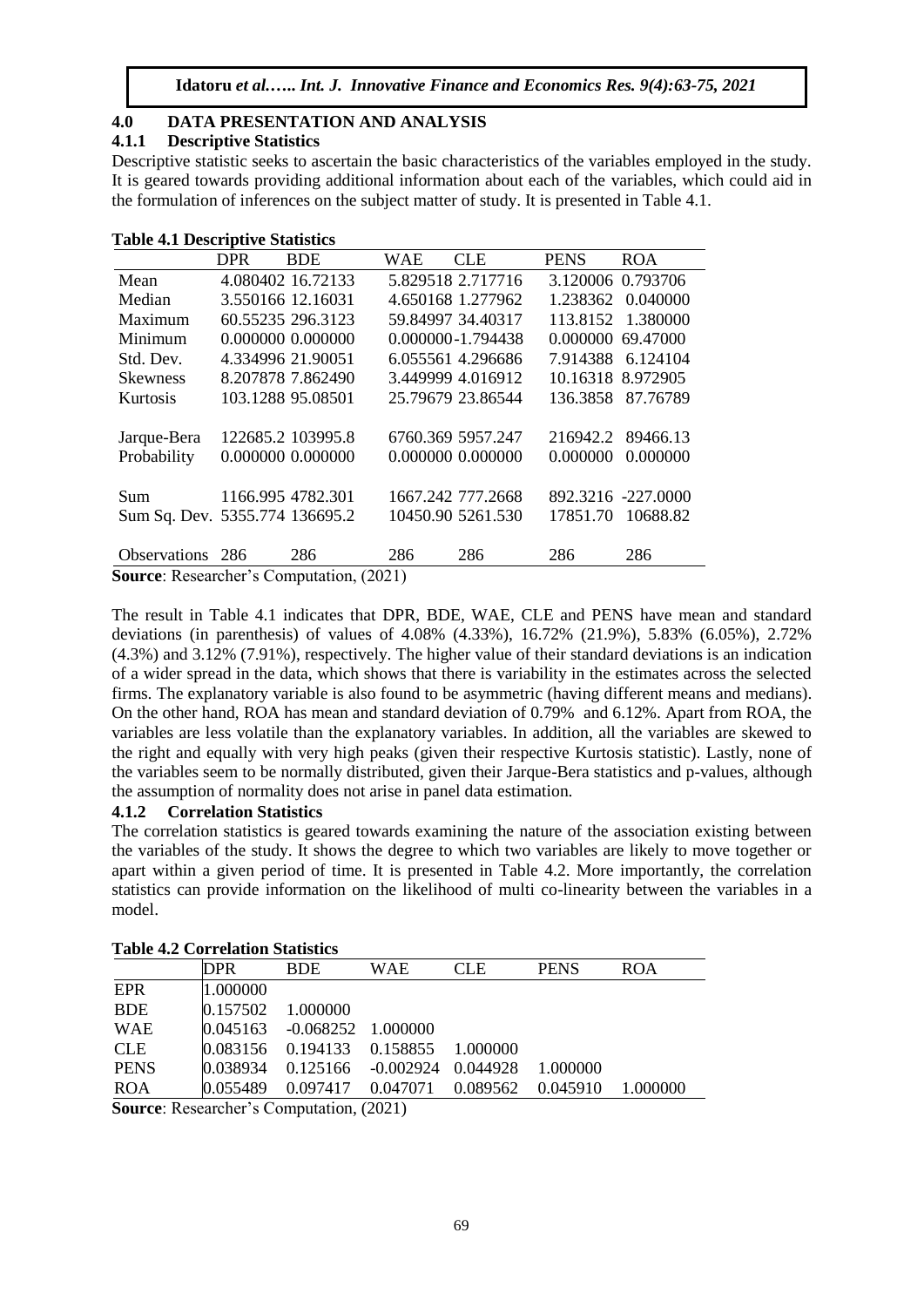The correlation statistics in Table 4.2 reveals that all the variables are positively correlated with ROA but the degree of association is weak. On the other hand, the correlations between the explanatory variables are less than 0.2 for all cases, which suggests that there are no perfect correlations between the explanatory variables. Consequently, it can be concluded that there is absence of multi co-linearity between the variables employed in the model.

#### **4.1.3 Fixed/Random Effects Regression Tests**

The fixed/random effects regression technique is employed in determining the cause and effect relationships existing between the variables in the model. It is geared towards determining the extent to which an independent variable affects the dependent variable, especially in the case of panel data estimation. The choice of the appropriateness of the model is determined through the employment of a Hausman's Test. The decision rule is to adopt the fixed effect model if the probability value (p-value) of the Chi-square statistic is less than 0.05, otherwise the random effects model is more appropriate. **Table 4.3 Hausman's Test** 

| <b>Test Summary</b>                                                                                                                              |                                                                                     | Chi-Sq. Statistic Chi-Sq. d.f.                                                                                                       |                                                                                | Prob.                                                                 |  |
|--------------------------------------------------------------------------------------------------------------------------------------------------|-------------------------------------------------------------------------------------|--------------------------------------------------------------------------------------------------------------------------------------|--------------------------------------------------------------------------------|-----------------------------------------------------------------------|--|
| Cross-section random                                                                                                                             |                                                                                     | 13.754014                                                                                                                            | 5                                                                              | 0.0172                                                                |  |
| Cross-section random effects test comparisons:                                                                                                   |                                                                                     |                                                                                                                                      |                                                                                |                                                                       |  |
| Variable                                                                                                                                         | Fixed                                                                               | Random                                                                                                                               | Var(Diff.)                                                                     | Prob.                                                                 |  |
| <b>DPR</b><br><b>BDE</b><br>WAE<br><b>CLE</b><br><b>PENS</b>                                                                                     | $-0.012519$<br>0.001275<br>0.360445<br>$-0.086776$<br>$-0.004676$                   | $-0.016063$<br>0.006259<br>0.292909<br>$-0.049563$<br>$-0.000678$                                                                    | 0.000443<br>0.000028<br>0.000438<br>0.001224<br>0.000038                       | 0.8663<br>0.3471<br>0.0013<br>0.2876<br>0.5179                        |  |
| Dependent Variable: ROA<br>Sample: 2013 2019<br>Periods included: 7<br>Cross-sections included: 41<br>Total panel (unbalanced) observations: 286 |                                                                                     |                                                                                                                                      |                                                                                |                                                                       |  |
| Variable                                                                                                                                         | Coefficient                                                                         | Std. Error                                                                                                                           | t-Statistic                                                                    | Prob.                                                                 |  |
| C<br>DPR<br><b>BDE</b><br>WAE<br><b>CLE</b><br><b>PENS</b>                                                                                       | $-2.614748$<br>$-0.012519$<br>0.001275<br>0.360445<br>$-0.086776$<br>$-0.004676$    | 0.529323<br>0.073901<br>0.016237<br>0.060256<br>0.092503<br>0.034543                                                                 | -4.939793<br>$-0.169397$<br>0.078546<br>5.981859<br>$-0.938083$<br>$-0.135374$ | 0.0000<br>0.8656<br>0.9375<br>0.0000<br>0.3491<br>0.8924              |  |
|                                                                                                                                                  | <b>Effects Specification</b>                                                        |                                                                                                                                      |                                                                                |                                                                       |  |
| Cross-section fixed (dummy variables)                                                                                                            |                                                                                     |                                                                                                                                      |                                                                                |                                                                       |  |
| R-squared<br>Adjusted R-squared<br>S.E. of regression<br>Sum squared resid<br>Log likelihood<br>F-statistic<br>Prob(F-statistic)                 | 0.645664<br>0.579226<br>3.972526<br>3787.431<br>$-775.2500$<br>9.718310<br>0.000000 | Mean dependent var<br>S.D. dependent var<br>Akaike info criterion<br>Schwarz criterion<br>Hannan-Quinn criter.<br>Durbin-Watson stat |                                                                                | -0.793706<br>6.124104<br>5.743007<br>6.331034<br>5.978706<br>1.096277 |  |

**Source**: Researcher's Computation, (2021)

In Table 4.3, the Chi-Square statistic is given as 13.174 with a probability value (p-value) of 0.017. Since the p-value of 0.017 is less than 0.05, the fixed effects regression model is considered the most suitable. Thus, the fixed effects regression test is employed to test the first model.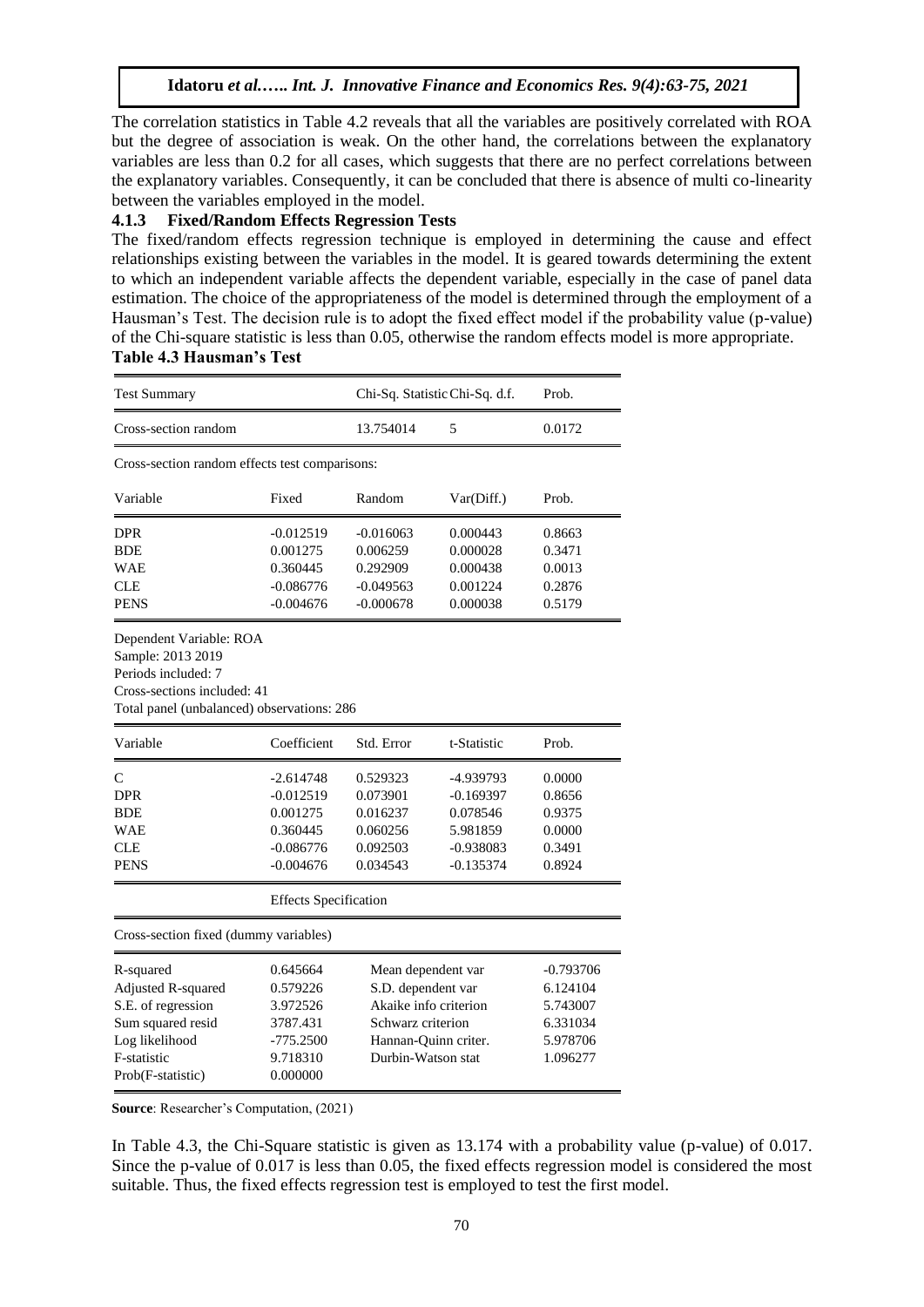|                             | <b>Table 4.1.4 Fixed Effects Regression Test</b> |       |
|-----------------------------|--------------------------------------------------|-------|
| Dependent Variable: ROA     |                                                  |       |
|                             | Method: Panel EGLS (Cross-section weights)       |       |
| Sample: 2013 2019           |                                                  |       |
| Periods included: 7         |                                                  |       |
| Cross-sections included: 41 |                                                  |       |
|                             | Total panel (unbalanced) observations: 286       |       |
| Variable                    | Coefficient Std. Error t-Statistic               | Prob. |
|                             |                                                  |       |

| <b>DPR</b><br><b>BDE</b><br><b>WAE</b><br><b>CLE</b><br><b>PENS</b>                              | 0.001349<br>0.000742<br>0.000821<br>0.016216<br>$-0.000512$ | 0.001253<br>0.000218<br>0.000611<br>0.001062<br>0.000297                            | 1.076659<br>3.401682<br>1.344995<br>15.26345<br>$-1.726434$ | 0.2827<br>0.0008<br>0.1799<br>0.0000<br>0.0856 |  |
|--------------------------------------------------------------------------------------------------|-------------------------------------------------------------|-------------------------------------------------------------------------------------|-------------------------------------------------------------|------------------------------------------------|--|
| C                                                                                                | $-0.019162$                                                 | 0.006767                                                                            | -2.831899                                                   | 0.0050                                         |  |
| <b>Effects</b> Specification                                                                     |                                                             |                                                                                     |                                                             |                                                |  |
| Cross-section fixed (dummy variables)                                                            |                                                             |                                                                                     |                                                             |                                                |  |
| <b>Weighted Statistics</b>                                                                       |                                                             |                                                                                     |                                                             |                                                |  |
| R-squared<br><b>Adjusted R-squared</b><br>S.E. of regression<br>F-statistic<br>Prob(F-statistic) | 0.860322<br>0.834132<br>0.069084<br>32.84974<br>0.000000    | Mean dependent var<br>S.D. dependent var<br>Sum squared resid<br>Durbin-Watson stat |                                                             | 0.101164<br>0.186748<br>1.145433<br>1.886647   |  |

**Source**: Researcher's Computation, (2021)

In Table 4.4, the result indicates that the independent variables determine 83.4% of the variations in the ROA of quoted industrial goods firms. Also, the F-statistic of 32.850, which has a p-value of 0.000, is statistically significant at 1%, and is an indication that the model has a very high goodness of fit. In addition, the t-statistics also reveal that estimates for warranty liabilities (WAE), estimates for contingent liabilities (CLE), and estimates for pension liabilities (PENS) have significant effects on ROA while estimates for depreciation (DPR) and estimates for bad and doubtful debts (BDE) are insignificant. Lastly, the result of the Durbin Watson statistic, which is 1.887, is closer to 2.0; and suggests the unlikelihood of serial correlation in the model estimate.

# **4.2 Test of Hypotheses**

The hypotheses formulated in the earlier of this study were tested using the t-test. The decision rule was to reject the null hypothesis if the probability value (p-value) of the t-statistic is less than or equal to 0.05, otherwise it cannot be rejected. The results of the hypotheses test as well as the inference made are presented as follows:

**Test of Hypothesis One**: Hypothesis One stated that: "estimates for depreciation do not have significant relationship with return on assets of listed consumer and industrial goods firms in Nigeria". The result of the hypothesis test, which is shown in Table 4.4 showed a t-statistic and p-value of 0.2148 and 0.8301, respectively. Since the p-value of 0.8301 is greater than 0.05, the null hypothesis cannot be rejected. Thus, it is concluded that estimates for depreciation do not have significant effect on the return on assets of quoted industrial goods firms in Nigeria.

**Test of Hypothesis Two**: Hypothesis Three stated that: "estimates for bad and doubtful debts do not have significant relationship with return on assets of quoted industrial goods firms in Nigeria". The result of the hypothesis test, which is shown in Table 4.4 showed a t-statistic and p-value of -1.3364 and 0.1827, respectively. Since the p-value of 0.1827 is greater than 0.05, the null hypothesis cannot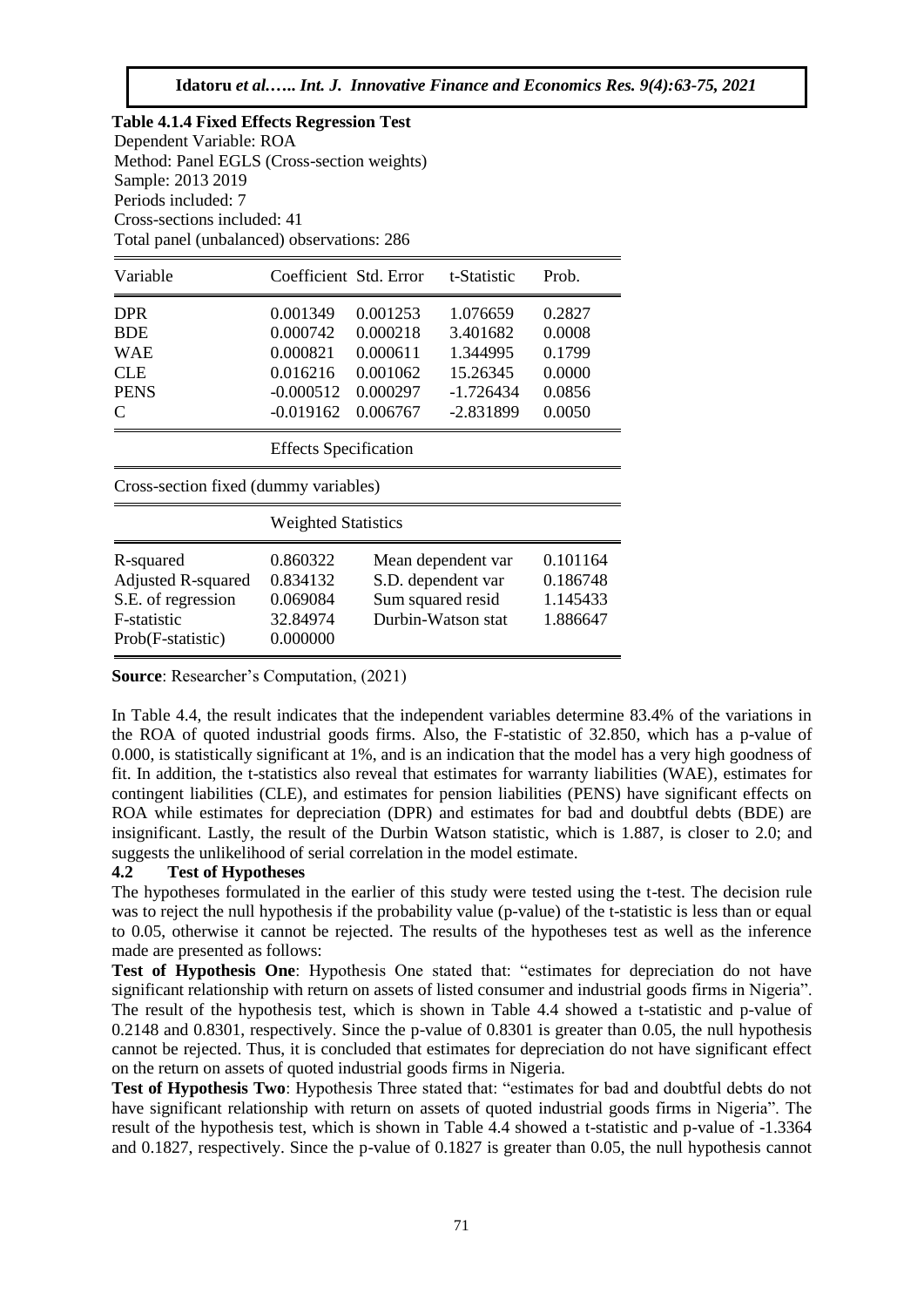be rejected. Thus, it is concluded that estimates for bad and doubtful debts do not have significant relationship with return on assets of quoted industrial goods firms in Nigeria.

**Test of Hypothesis Three**: Hypothesis Five stated that: "estimates for warranty liabilities do not have significant relationship with return on assets of quoted industrial goods firms in Nigeria". The result of the hypothesis test, which is shown in Table 4.4 showed a t-statistic and p-value of 2.1145 and 0.0355, respectively. Since the p-value of 0.0355 is less than 0.05, the null hypothesis is rejected. Thus, it is concluded that estimates for warranty liabilities have significant relationship with return on assets of quoted industrial goods firms in Nigeria.

**Test of Hypothesis Four**: Hypothesis Seven stated that: "estimates for contingent liabilities do not have significant relationship return on assets of quoted industrial goods firms in Nigeria". The result of the hypothesis test, which is shown in Table 4.4 showed a t-statistic and p-value of 2.8028 and 0.0055, respectively. Since the p-value of 0.0055 is less than 0.05, the null hypothesis is rejected. Thus, it is concluded that estimates for contingent liabilities have significant relationship with return on assets of quoted industrial goods firms in Nigeria.

**Test of Hypothesis Five**: Hypothesis Nine stated that: "estimates for pension liability do not have significant relationship return on assets of quoted industrial goods firms in Nigeria". The result of the hypothesis test, which is shown in Table 4.4 showed a t-statistic and p-value of -2.2668 and 0.0243, respectively. Since the p-value of 0.0243 is less than 0.05, the null hypothesis is rejected. Thus, it is concluded that estimates for pension liability have significant relationship with return on assets of quoted industrial goods firms in Nigeria.

# **5.1 CONCLUSION**

Being an integral component of financial statement, financial estimates of items of uncertain values do not only affect the quality of financial statement but significantly reveals the authenticity or otherwise of reported results of corporate entities. Accounting for estimation uncertainties have been found to be veritable tool in the hands of management in manipulating performance outcomes either to meet pecuniary objectives or defraud shareholders, lower taxation and mislead other stakeholders. Sometimes, the abuse of accounting estimates by managers is intended to achieve performance based targets and the consequential benefits. This fraudulent and criminal over or under statement of financial statement inputs of uncertain values adversely affects the users of the financial information and the company itself. The act conceals the true state of affairs in the company and sets it on the disastrous path of failure. The manipulation of accounting estimates therefore negatively affects shareholders, management, the government, creditors, employees and other stakeholders in the company. Managers of corporate businesses should therefore ensure accounting for estimation uncertainties is done in strict compliance with relevant IFRSs and subjected to severe external audit scrutiny.

#### **5.2 RECOMMENDATIONS**

- 1. Accounting estimates should be recognized and measured in strict compliance with the prescription of applicable IFRSs and the requirements of national regulatory authorities and the Nigerian Stock Exchange.
- 2. Since the abuse of accounting estimates undermines the interest of stakeholders in an entity and results in corporate failures with its attendant economic losses, government should come up with laws that criminalizes abuse of accountings with very stringent punitive measures. This will discourage unethical behaviour among managers with regards to misuse of accounting estimates.
- 3. Management should ensure that adequate and sufficient disclosures of recognition and measurement criteria of accounting estimates, management judgment and approximations in line with the provisions of the applicable IFRSs in order to gain investors' confidence and secure potential investment opportunities that will further increase performance.
- 4. A useful multi-purpose financial information is one that is free from management biases. Accounting judgments should not be driven by pecuniary interest that based on high fictitious profit. In doing this, management should take into account the interest of shareholders and other stakeholders.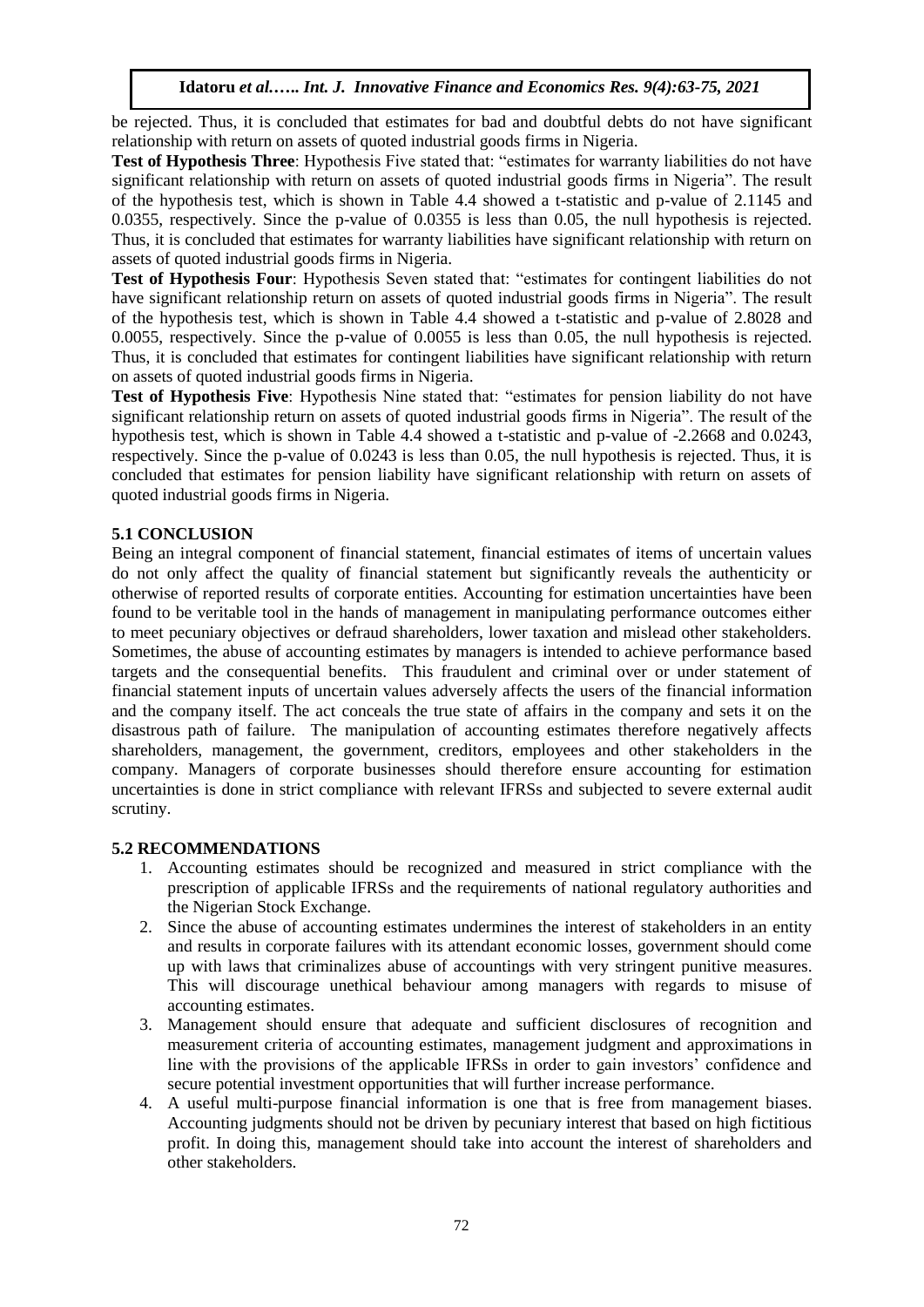- 5. In order the prevent abuse of the use of accounting estimates, firms should ensure that the preparers of its financial statements have adequate and up to date knowledge on the requirements of relevant IFRSs on all components of accounting estimates. Management team and staff of the accounting department involved in the preparation of the financial statements of the firm should undergo regular training and retraining programmes to keep abreast of current requirements on the recognition and measurement of accounting estimates.
- 6. Accounting estimates generated by management should be subjected to external audit scrutiny to ascertain their appropriateness and objectivity. A competent external auditor with wide range of experience and skills in financial statement audit should be appointed by the board. In-depth audit scrutiny of provisions should be able to reveal abuse and manipulation of accounting estimates for personal ends.
- **7.** The board should ensure that corporate governance practices are established and enforced to check unethical practices among the management team.

#### **REFERENCES**

- Abubakar, Y. & Olowe, G.J. (2019). Accounts receivable management and financial performance of selected quoted firms in Nigeria. *International Journal of Research and Scientific Innovation (IJRSI),* VI (IV), 141-145*.*
- Ahmed, A.; Mohammed, A.Y. & Adisa A.O (2014). Loan loss provision and earnings management in Nigerian money deposit banks. *Mediterranean Journal of Social Sciences,* 5(17); 49-56
- Akenbor, C.O & Kiabel B.D (2014). Accounting estimates and credibility of financial statement in the hospitality industry in Nigeria; *Mustang Journal of Accounting and Finance,* 9(6) 98-107
- Akwu, O.D., Ofoegbu, G.N & Okafor, R.G. (2017). Fair value measurement, depreciation and profitability of listed manufacturing companies in Nigeria. *International Journal of Scientific Research and Innovative Technology* 4 (9), 153-176
- Ali R, Muhammad F. & Muhammad A. (2011). Leasing industry in Pakistan; a comparison of financial performance of leasing companies. *International Journal of Business and Social Science.* 2(10), 23-41
- Anichebe A.S. & Nangih, E. (2021). Accounting estimates and material misstatements in financial reports in Nigeria. *Journal of Accounting and Financial Management*, 7 (3), 51-62
- Asechemie, D.P.S (1996). *Elements of corporate financial accounting and reporting*. Port Harcourt, Nigeria. University of Port Harcourt Press.
- Ayunku, P.E & Eweke G.O. (2019). Accounting estimates and financial reporting quality: evidence from quoted deposit money banks in Nigeria. *Federal University of Otuoke Journal of Management Sciences,* 3 (1) 41-51.
- Bawa, S., Asamoah, G.E & Kissi, E. (2018). Impact of inventory management on firm performance: a case study of listed manufacturing firms in Ghana. *International Journal of Finance and Accounting,* 7(4), 83-96
- Belsoi, V., Gathii, J. & Ragama, P. (2017). Effect of estimation on financial performance of microfinance enterprise in Nakuru Town. *Mara Research Journal of Business and Management,* 2(2), 9-18
- Bhattacharyya, A.K. (2011). *Financial accounting and reporting; a practical guide*. Second Edition. PHI Learning, Private Limited, New Delhi-110001
- Bowen R.M, Rajgopal S., & Venkatachalam, M. (2015). Accounting discretion, corporate governance and firm Performance. *A publication of the University of Washington*.
- Chukwu, G.J & Egbuhuzor C.A (2017). Tangible assets and corporate performance: evidence from manufacturing industry in Nigeria. *Research Journal of Financial Sustainability Reporting,*  2 (1) 271-277
- Chukwu, N.A, Ohaka J & Nwanyanwu, L.A (2017). Intangible assets and market value of quoted money deposit banks in Nigeria. *Uniport Journal of Business, Accounting and Finance Management,* 8 (1) 184-199
- Chukwu, G.J. (2006). *Accounting Standards; an illustrative approach to SASs, IASs and IFRSs*. Ano Publishing Company, Port Harcourt.
- Gamayuni, R.R (2015). The Effect of intangible asset, financial performance and financial Policies on the firm value. *International Journal of Scientific & Technology Research* 4(01), 202-212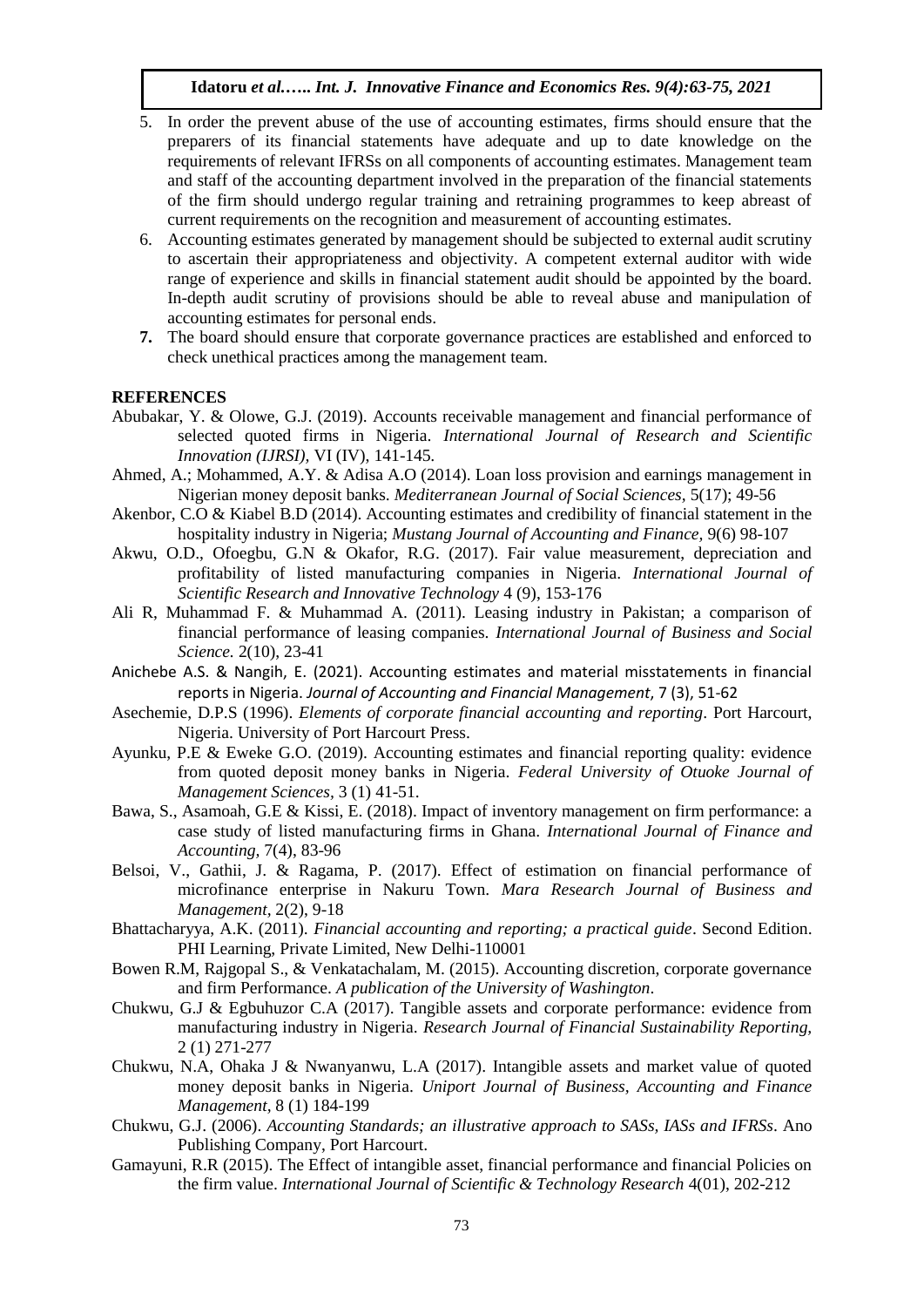- IASB (2015). The conceptual framework for financial reporting. Exposure Draft ED/2015/3. IFRS Foundation
- Indrayani, R. (2018). Analysis use of fixed assets depreciation method on company profits. *The Accounting Journal of BINANIAGA,* 03(01), 59-66
- International Financial Reporting Standards Foundation (2015). IAS 8 Accounting Policies, Changes in Accounting Estimates and Errors in A Briefing for Chief Executives, Audit Committees & Boards of Directors
- International Financial Reporting Standards Foundation (2015) IAS 38 Intangible Assets and IAS 16 Property, Plant and Equipment in A Briefing for Chief Executives, Audit Committees & Boards of Directors
- International Auditing and Assurance Standards Board (2010). ISA 540-*Auditing accounting estimates, including fair value accounting estimates, and related disclosures. London: IASB*
- Jensen, M.C. & Meckling, W.H. (1976). Theory of the firm: Managerial behaviour, agency costs and ownership structure. *Journal of financial economics*. 3 (4), 305-360.
- Kanakriyah, R. (2016). Voluntary disclosure and its effect on the quality of accounting information according to users' perspective in Jordan. *American Journal of Business, Economics and Management,*4(6):134-146
- KPMG (2015). Getting accounting judgments and estimates right : board perspectives, Retrieved from https://boardleadership.kpmg.us/content/dam/blc/pdfs/2014/accounting-judgmentsestimates-board-perspectives.pdf
- Longe O.A & Kareem (2012). *Essential financial accounting*. Tonad Publishers Limited Nigeria
- Lubyanaya, A.V, Izmailov, A.N., Nikulina E.Y & Shaposhnikov, V.A (2016). Evaluation of the effect of non-current fixed assets on profitability and asset management efficiency. *International Journal of Environmental & Science Education,* 11(15), 7745-7753
- Lugovsky, D. & Kuter, M. (2020). Accounting policies, accounting estimates and its role in the preparation of fair financial statements in digital economy. *Springer Nature Switzerland* 78; 165–176
- Mert H. & Dil, S.E. (2016). Effects of depreciation methods on performance measurement methods: a case of energy sector. *Journal of Economics, Finance and Accounting,* 3 (4), 330-344
- Nangih, E (2018). Nexus between creative accounting practices and financial statements quality in Nigeria: a reflection of oil servicing companies in Port Harcourt metropolis**.** *Journal of Accounting and Financial Management.* 3 (4), 16-23
- Nangih, E., Onuora, J.J.K., & Okafor, G. O (2021). Accounting estimates and financial performance of listed Non-financial firms in Nigeria. *Journal of Accounting, Business and Social Sciences.* 4(*1*), 15 -37
- Nangih, E. & Anichebe, A. S. (2021). Accounting estimates and misstatements in financial reports in Nigeria: A survey of small and medium enterprises. *Journal of Accounting and Financial Management*. 7(*3*), 50 -59
- Nnah G. N. (2017). Accounting estimates and financial reporting quality of quoted manufacturing companies in Nigeria. *A PhD Theses of the Rivers State University, Port Harcourt, Unpublished.*
- Nwangi, L. (2016). The Effect of inventory management on firm profitability and operating cash flows of Kenya Breweries Limited, in Nairobi. *An unpublished Research Project Submitted in Partial Fulfillment of the Requirements for the Award of the Degree of Master of Science in Finance, School of Business, University of Nairobi*
- Okwo, I. M., Ugwunta, D. O. and Nweze, A. U. (2012). Investment in Fixed Assets and Firm Profitability: Evidence from the Nigerian Brewery Industry, *European Journal of Business and Management,* 4(20):10-17*.*
- Olaoye, F.O & Adeniyi, A. (2020). Effect of accounting manipulations on performance of selected listed firms in Nigeria. *American Scientific Research Journal for Engineering, Technology and Sciences,* 63 (1), 158-170
- Okpara, U.C & Ifurueze, M.S. (2020). Effect of Financing Mix On Corporate Profitability of Selected Brewery and Beverage Industry in Nigeria. *Journal of Accounting, Business and Social Sciences,* (3) 1, 31-48